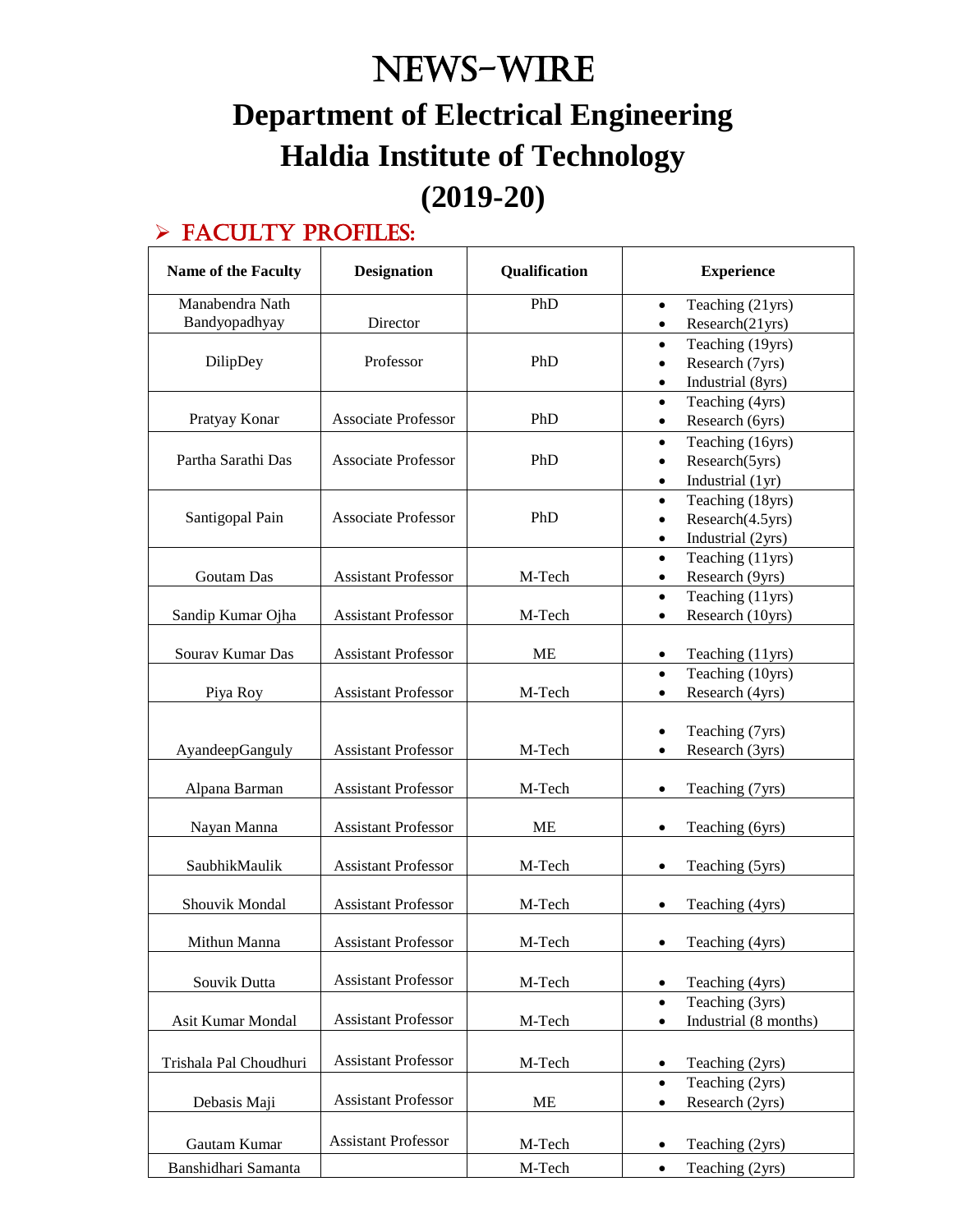|               | <b>Assistant Professor</b> |        |                                      |
|---------------|----------------------------|--------|--------------------------------------|
| Vikash Ranian | <b>Assistant Professor</b> | M-Tech | Teaching (3yrs)<br>Industrial (2yrs) |

### > MAJOR LABORATORIES:

| <b>Electrical Machines Lab</b>             | DC Machines Lab<br>$\bullet$               |
|--------------------------------------------|--------------------------------------------|
| Power Systems Lab                          | Electrical Machine Design Lab<br>$\bullet$ |
| <b>Power Electronics Lab</b>               | Power Systems Lab<br>$\bullet$             |
| Basic Electrical Engineering Lab           | Control Systems Lab                        |
| Circuit Theory & Networks Lab              | <b>Power Electronics Lab</b>               |
| Electrical and Electronic Measurements Lab | Electric Drives Lab                        |
| Analog & Digital Electronics Lab           | Microprocessor Lab                         |
| <b>AC</b> Machines Lab                     | Power System Protection Lab                |



- **Department has one professional society (student chapter) "Institute of Electrical and Electronics Engineers (IEEE)".**
- **The events organized under the banner of IEEE student branch HIT:**

#### **Year:2020**

| Sl. No.        | <b>Name of the Events</b> | Date                                 | <b>Resource Persons</b>                                     |
|----------------|---------------------------|--------------------------------------|-------------------------------------------------------------|
|                | FIX-A-ROBO                | $25th$ Jan, 2020 -<br>26th Jan, 2020 | Final year and pre-final year student<br><b>IEEE HIT SB</b> |
| $\mathfrak{D}$ | Armageddon V6.0           | 15th Feb, 2020-<br>16th              | Final year and pre-final year student<br><b>IEEE HIT SB</b> |
|                | Tech quiz                 | 12th April, 2020                     | Final year and pre-final year student<br><b>IEEE HIT SB</b> |

#### **Year: 2019**

| Sl. No.        | Name of the Events                       | Date                             | <b>Resource Persons</b>                                     |
|----------------|------------------------------------------|----------------------------------|-------------------------------------------------------------|
|                | Workshop on PSPICE                       | 1st-2nd Sept, 2019               | Final year and pre-final year student<br><b>IEEE HIT SB</b> |
| $\mathfrak{D}$ | <b>CIRCUITRIX</b>                        | 1st-2ndNov, 2019                 | Final year and pre-final year student<br><b>IEEE HIT SB</b> |
| 13             | Compétition on MANUAL<br><b>ROBOTICS</b> | $16^{th}$ -17 <sup>th</sup> NOV. | Final Year Students of IEEE SB                              |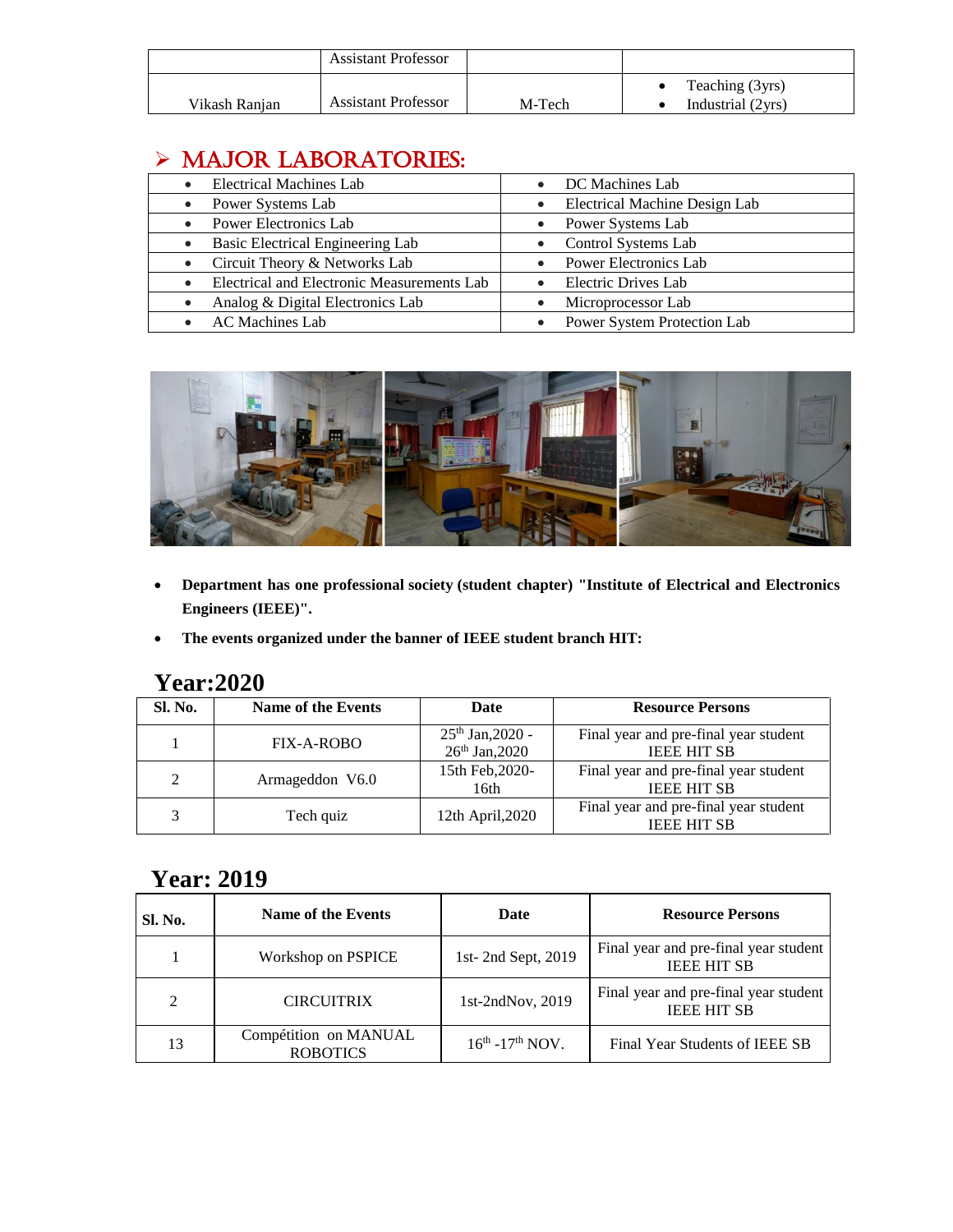#### $\triangleright$  STUDENT ACHIEVEMENTS:

**Mr. Aunbhav Biswas** of 3rd yr.won the 1<sup>st</sup> prize in the event of DFCCIL Logo competition.

#### PRATICIPATION AND AWARD OWN INTRA COLLEGE **COMPETITIONS**

- **INTRA COLLEGE:**
- 1. Electrical Engineering Department was the Intra-Institute Cricket Champion for 2020.
- 2. Electrical Engineering Department secured 1st position in "March Past"in 2020.
- 3. Mr. RAHUL KUMAR of 3rd yr. selected as Man of the Match in Final Cricket Match.
- 4. Mr. SUSHANT of 4<sup>th</sup> yr. was selected as Best Bowler in the Cricket Tournament.
- 5. Ms. SIMI SHARMA of  $4<sup>th</sup>$  yr. secured 1st position in 4 x 100 meter RELAY run.
- 6. Ms. KOMAL RAJ of  $4<sup>th</sup>$  yr. secured 1st position in 4 x 100 meter RELAY run.
- 7. Ms. ALKA KUMARI of 3<sup>rd</sup> yr. secured 1st position in 4 x 100 meter RELAY run.
- 8. Ms. RISHITA NANDI of  $2<sup>nd</sup>$  yr. secured 1st position in 4 x 100 meter RELAY run.
- 9. Ms. MUMTAJ BEGUM of 2<sup>nd</sup> yr. stood 2<sup>nd</sup> in 4 x 100 meter RELAY run.
- 10. Ms. PRAGYA CHANDRA of 2<sup>nd</sup> yr. secured 1st position in 4 x 100 meter RELAY run.
- 11. Ms. RISHITA NANDI of 2nd yr. stood 3rd in 100 meter run.
- 12. Ms. RISHITA NANDI of 2nd yr. secured 1st position in SHOT PUT.
- 13. Ms. KOMAL RAJ of 4<sup>th</sup> yr. stood 2<sup>nd</sup> in JAVELIN THROW.
- 14. Ms. KOMAL RAJ of 4<sup>th</sup> yr. secured 1st position in LONG JUMP.
- 15. Ms. RISHITA NANDI of 2nd yr. stood 2nd LONG JUMP.
- 16. Mr. SIDDHARTH KUMAR JHA of 3<sup>rd</sup> yr. stood 3rd in SHOT PUT.
- 17. Mr. PARTHO PROTIM MAJUMDER of 2<sup>nd</sup> yr. secured 1st position in LONG JUMP.
- 18. Mr. CHANCHAL MONDAL of 4<sup>th</sup> yr. stood 3<sup>rd</sup> in LONG JUMP.
- 19. Mr. CHANCHAL MONDAL of  $4<sup>th</sup>$  yr. stood  $3<sup>rd</sup>$  in 800 meter RUN.

| <b>Department</b> | Year of<br><b>Graduation</b> | <b>Name</b>         | <b>GATE</b> /<br><b>CAT/GRE/IBPS</b> |
|-------------------|------------------------------|---------------------|--------------------------------------|
| EE                | 2020                         | Manoj Malik         | <b>GATE</b>                          |
| EE                | 2020                         | Sumit Saha          | <b>GATE</b>                          |
| EE                | 2020                         | Debasis Mandal      | <b>GATE</b>                          |
| EE                | 2020                         | <b>Ankit Kumar</b>  | <b>GATE</b>                          |
| EE                | 2020                         | Cherosree Dolui     | <b>GATE</b>                          |
| EE                | 2020                         | Priya Sardar        | <b>GATE</b>                          |
| EE                | 2020                         | Roshan Kumar        | <b>GATE</b>                          |
| EE                | 2020                         | Manish Kumar        | <b>GATE</b>                          |
| EE                | 2020                         | Ankit Kumar Jaiswal | <b>GATE</b>                          |
| EE                | 2020                         | Vivek Kumar Ray     | <b>GATE</b>                          |

#### STUDENTS OPTED FOR HIGHER STUDIES

#### UNIVERSITY RESULT

|            |                       |                   |                                             | Number of                      | Number of                      | Number of                      |
|------------|-----------------------|-------------------|---------------------------------------------|--------------------------------|--------------------------------|--------------------------------|
| Department | Year of<br>Graduation | Total<br>strength | Number of<br>students having<br>DGPA > 9.00 | students having<br>DGPA > 8.00 | students having<br>DGPA > 7.00 | students having<br>DGPA > 6.00 |
|            |                       |                   |                                             | <9.00                          | <8.00                          | <7.00                          |